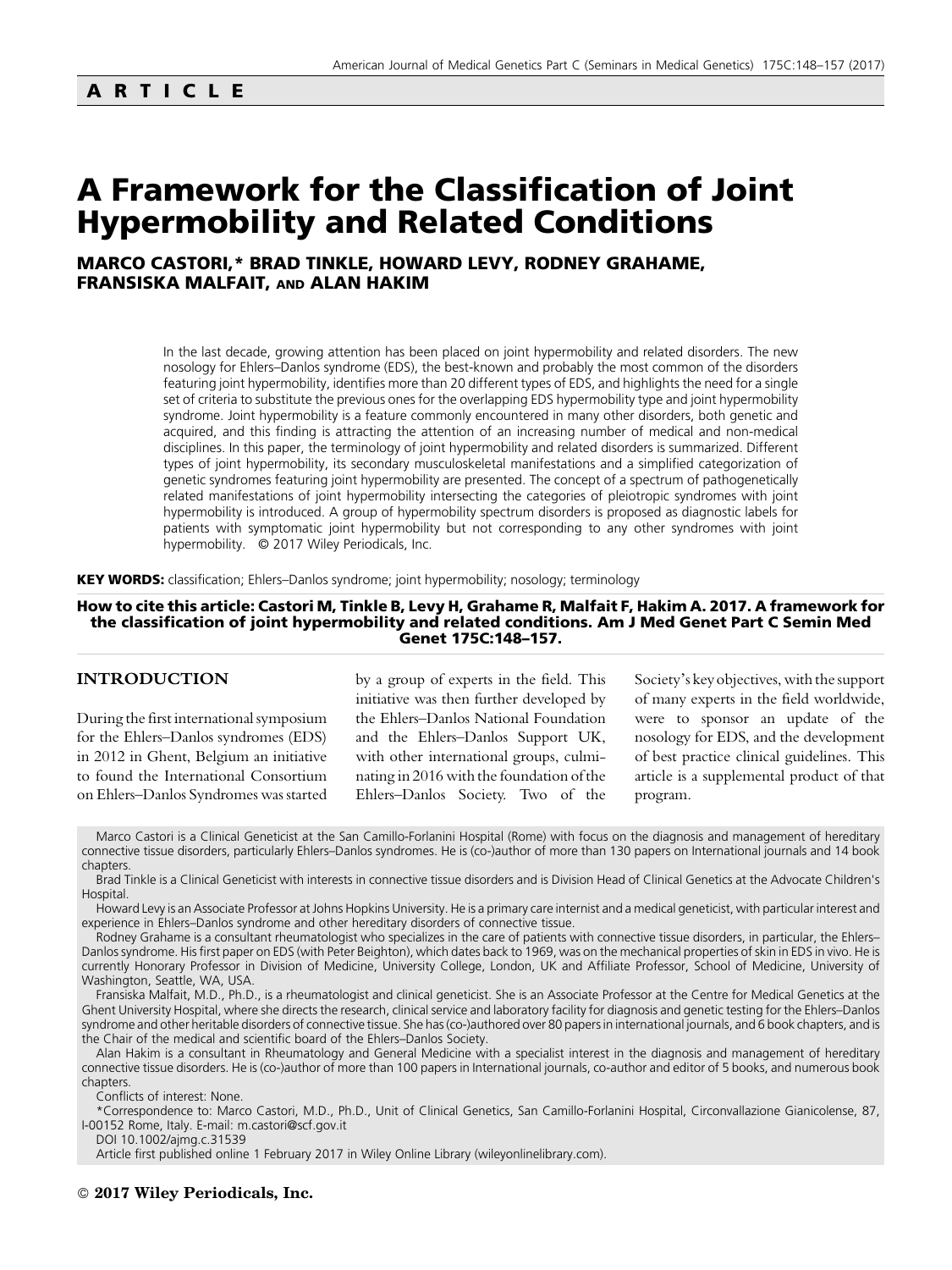In the last two decades, the identification of over a dozen novel genes underlying new clinical variants of EDS enhanced our understanding of the molecular backbone of the connective tissue, and added new tools for the diagnosis, management, and prognosis of an increasing number of patients. Many EDS patients, however, still remain without a laboratory confirmation and this lack of knowledge contributes to the patients' burden. This is mostly the case for individuals affected by the two largely overlapping conditions previously termed "Ehlers–Danlos syndrome, hypermobility type (EDS-HT)" and "joint hypermobility syndrome (JHS)." These two disorders were originally recognized by different sets of diagnostic criteria, which share many items [Beighton et al., 1988; Grahame et al., 2000]. In the ensuing years, the inconsistency of such a clinical separation emerged from expert opinion [Tinkle et al., 2009]; a single segregation study formally demonstrating co-segregation of these two disorders in pedigrees with multiple affected members with a significant proportion fitting both criteria (i.e., JHS and EDS-HT) [Castori et al., 2014].

# Many EDS patients, however, still remain without a laboratory confirmation and

this lack of knowledge contributes to the patients' burden. This is mostly the case for individuals affected by the two largely overlapping conditions previously termed "Ehlers– Danlos syndrome, hypermobility type (EDS-HT)" and "joint hypermobility syndrome  $(HIS).$ "

The new nosology for EDS abolishes the dyadic nature of this community of phenotypes (EDS-HT, JHS, and JHS  $+$ EDS-HT) and proposes a unified set of criteria for a single entity called hypermobile EDS (hEDS) (see "Hypermobile Ehlers–Danlos Syndrome (a.k.a. Ehlers– Danlos Syndrome Type III and Ehlers– Danlos syndrome hypermobility type): Clinical Description, and Natural History" by Tinkle et al. [2017], this issue). However, the delineation of a single entity arising as the full-blown expression of the phenotype in common between EDS-HT and JHS leaves without an "identity" many individuals with symptomatic joint hypermobility (JH) and/or features of hEDS, who do not meet the stricter criteria incorporated in the new EDS nosology. The classification of such cases requires resolution.

## AIM

In this paper, the terminology of JH and related disorders is summarized. Different types of JH, its secondary musculoskeletal manifestations and a simplified categorization of genetic syndromes featuring JH are presented. We consider the spectrum of JHrelated musculoskeletal manifestations and the range of pleiotropic manifestations of syndromes featuring JH, noting that these are two separate domains that only partially overlap (Fig. 1). We also propose a classification for the spectrum of JH-related disorders (Fig. 2).

The rationale for an evolution in thinking is threefold:

- (1) Nosology: distinguishing pathogenesis and etiology is the background for a classification aimed at identifying more effective scientific, therapeutic, and healthcare strategies.
- (2) Management: JH-related musculoskeletal manifestations likely require homogeneous rehabilitation/treatment issues shared by the different genetic conditions, which in turn diverge for specific extra-articular manifestations.
- (3) Research: a clear separation of the JH secondary musculoskeletal manifestations from the primary pleiotropic manifestations of EDS may help in dissecting the intrafamilial and interindividual variability of hEDS for studies aimed at deciphering its molecular basis.

# DEFINITIONS OF JOINT HYPERMOBILITY

Joint hypermobility (JH) is the term universally accepted to define the capability that a joint (or a group of joints) has to move, passively and/or actively, beyond normal limits along physiological axes. Hence, JH is a descriptor rather than a diagnosis. JH may exist as an isolated diagnostic finding, but is often a feature of a larger syndromic diagnosis.



Figure 1. Phenotypic ramifications of joint hypermobility. On the left, secondary musculoskeletal manifestations as summarized in four major categories. On the right, the pleiotropic features of hereditary connective tissue disorders featuring joint hypermobility are grouped under four major domains.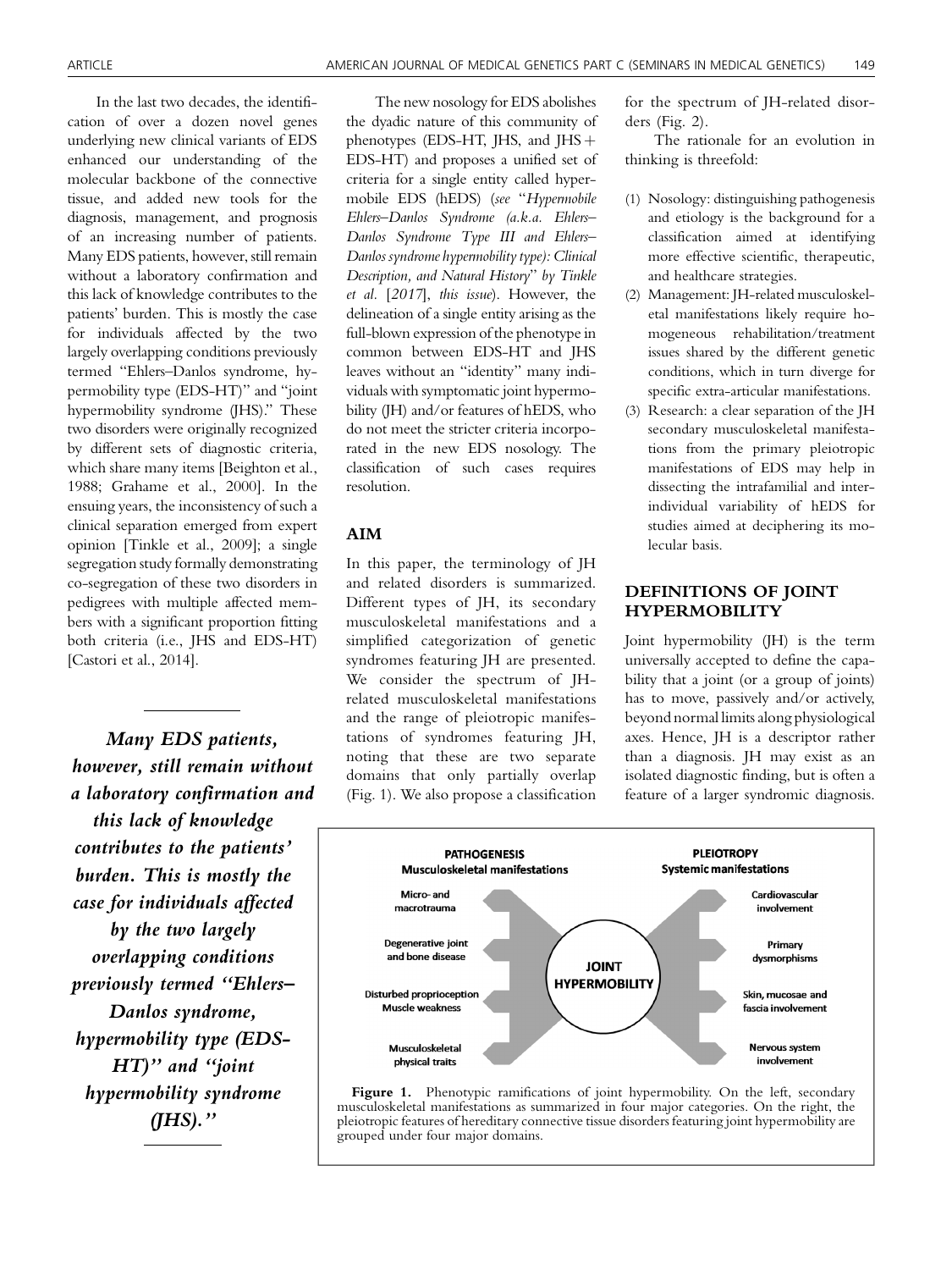

Figure 2. Schematization of the novel terminology introduced by the new nosology of Ehlers–Danlos syndrome and joint hypermobility. The two-dimensional variability is represented by the vertical (pathogenesis) and horizontal (etiology) lines. In the middle, the relationships between the domains of asymptomatic joint hypermobility(ies) and Ehlers–Danlos syndrome. Generalized joint hypermobility and hypermobile Ehlers–Danlos syndrome are highlighted as the closest phenotypes, within the corresponding domains. Pleiotropy is the concept bridging the two domains. Below them, the "realm" of the hypermobility spectrum disorders as outlined in the present paper. Hypermobility spectrum disorders group together all those phenotypes presenting joint hypermobility plus one or more of its secondary manifestations, but not satisfying the criteria for any Ehlers–Danlos syndrome variant, also comprising the hypermobile type. Above the two domains, the wide spectrum of joint hypermobility-related co-morbidities that may occur in all the phenotypes laying beneath. Joint hypermobility-related comorbidities comprehend an expanding groups of common disorders (i.e., psychological distress, functional gastrointestinal disorders, cardiovascular dysautonomia, and pelvic prolapses—not otherwise defined), that show a statistical association with joint hypermobility, but their etiopathogenesis is complicated by a variety of acquired factors. EDS, Ehlers–Danlos syndrome (various types); FGDs, functional gastrointestinal disorders; G-HSD, generalized hypermobility spectrum disorder; GJH, generalized joint hypermobility; hEDS, hypermobile Ehlers–Danlos syndrome; JH, joint hypermobility (various types); H-HSD, historical hypermobility spectrum disorder; L-HSD, localized hypermobility spectrum disorder; P-HSD, peripheral hypermobility spectrum disorder; POTS, postural orthostatic tachycardia syndrome.

Synonyms of JH include joint laxity and double-jointedness. In general terms, joint hyperlaxity is often considered a further synonym of JH. Establishing whether a joint is hypermobile or not is a relatively easy task and it is carried out by (i) using professional tools, such as the orthopedic goniometer; (ii) following specific procedures (e.g., [Juul-Kristensen et al., 2007]); and (iii) comparing the measured range of motion (ROM) with normal parameters.

When JH is observed at one or a few types of joints (usually fewer than five) it may be defined as localized joint hypermobility (LJH). Typically, LJH affects a single small or large joint and may be bilateral (e.g., bilateral genu recurvatum due to knee hyperextensibility). LJH may be inherited, but it may be an acquired trait related to, for example, past trauma, joint disease, surgery, or training (e.g., spine hypermobility). In individuals with JH at multiple sites (usually five

or more), the term generalized joint hypermobility (GJH) is preferred. Theoretically, GJH is the presence of JH appreciable simultaneously at the four limbs and axial skeleton. Given this, it is not necessarily straightforward as to whether an individual has GJH or not. Also, ROM of most joints and the distribution of JH at the different sites is strongly influenced by age, sex, and ethnicity [Remvig et al., 2007]. Therefore, the identification of a standardized procedure applicable in all circumstances is challenging. Over the years, a handful of clinical tools have been used to define GJH, with some validated in different populations. The Beighton score [Beighton et al., 1973] is the most commonly used and, perhaps, the most reliable tool for assessing GJH (see "Measurement Properties of Clinical Assessment Methods for Classifying Generalized Joint Hypermobility—a Systematic Review," by Juul-Kristensen et al. [2017], this issue). However, all of them have limitations and the attribution of GJH as a feature remains partly influenced by the examiner's professional experience and recognition of the need to look at all the joints (certainly at least those in the context of the clinical presentation) and not simply those assessed in these tools.

Unlike LJH, GJH is more often a congenital, possibly an inherited trait. Acquired forms of GJH also exist and include widespread inflammatory or degenerative diseases of the joints, musculoskeletal tissues and nerves, and hypothyroidism and other endocrine disorders. Furthermore, malnutrition might also be a source of secondary GJH in children [Hasija et al., 2008].

Further classifications of JH, LJH, and GJH are speculative. However, clinical practice and the literature prompt speculation as to the existence of two additional clinical manifestations of JH. Peripheral joint hypermobility (PJH) is a potentially discrete form of JH that is appreciable at the hands and/or feet only. It is not defined as localized due to involvement of the four limbs, but, at the same time, PJH is distinguished from GJH by the absence of large and axial joint involvement. It is common in infants, toddlers, and children, in whom it is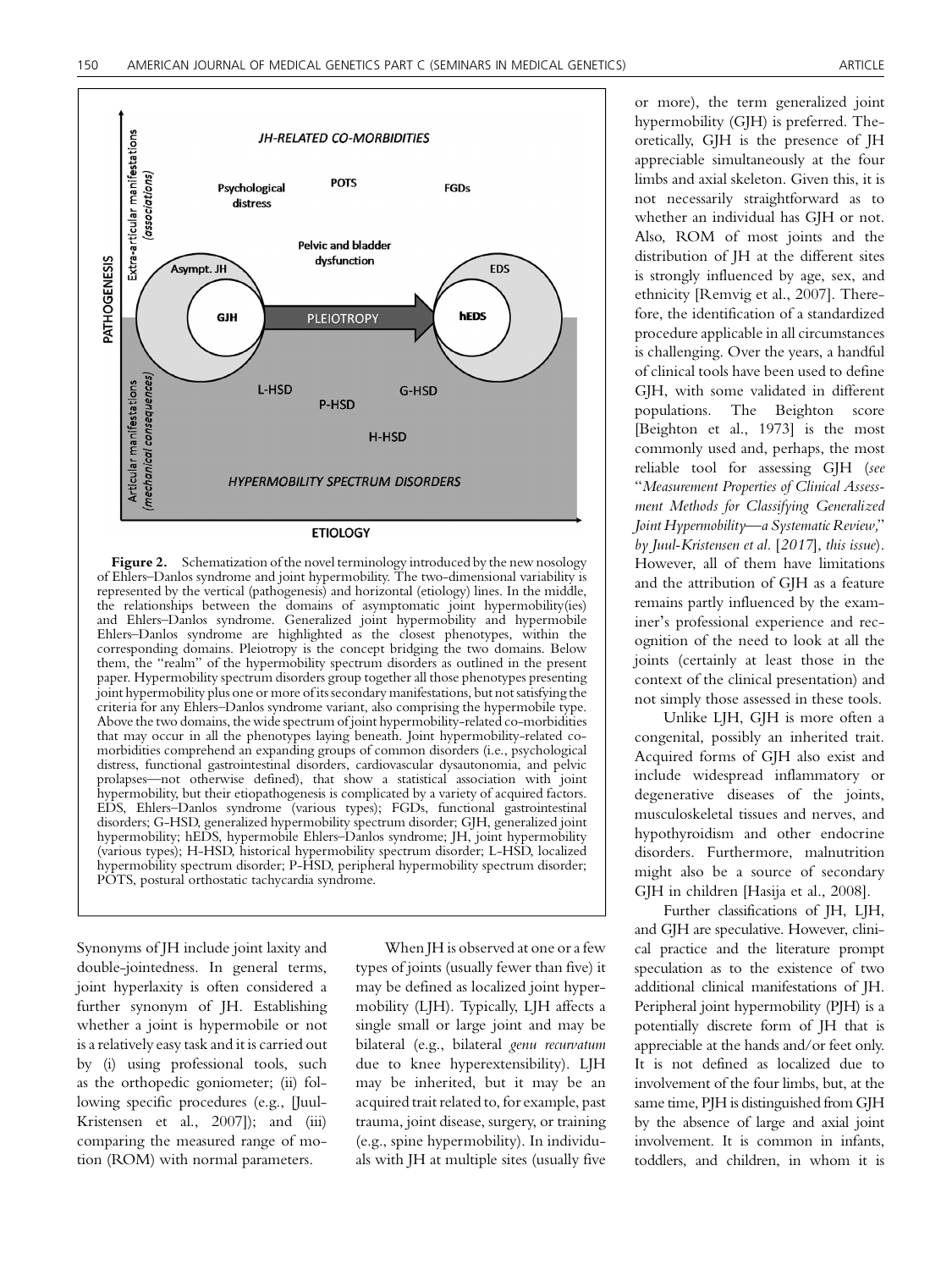usually non-pathological or only mild in impact. However, in selected circumstances, PJH may be a clue of vascular EDS, as it is classically associated with JH limited to the small joints (see "Vascular Ehlers–Danlos Syndrome," by Byers et al. [2017], this issue).

The effect of age negatively impacting the ROM of many joints has prompted some researchers to hypothesize the possibility of chronic musculoskeletal symptoms (see below) in older adults who have progressively lost their GJH. The five-point questionnaire was introduced as a rapid screening tool to investigate historical joint hypermobility (HJH) in adults who presumably have lost their GJH [Hakim and Grahame, 2003]. Although this hypothesis is reasonable and some cross-sectional studies have tried to support it [Castori et al., 2011], prospective research tracing the natural history of GJH in individuals is lacking.

## JOINT INSTABILITY

Joint instability (JI) has in the past been used as a synonym of JH. However, JI by inference is a prelude to detrimental effect on the involved joint(s), while JH is a neutral term often defining a benign trait. Hypermobile joints may also be unstable, but JI is not a mandatory consequence of JH. Also, the reverse is true: not all unstable joints are hypermobile.

Instability arises from a number of pathologies including laxity in the supporting soft tissue structures; congenital or acquired abnormality of the joint articulation; muscle disorders (inherent or acquired weakness, and biomechanical imbalance); and musculoskeletal dysfunction as a result of neurological disorders. The lack of support puts an individual at increased risk of joint dislocations (luxations and subluxations), and articular and soft-tissue injuries. While JH is frequently a consequence of (either congenital or acquired) ligamentous (hyper-) laxity, the pathogenesis of JI is wider, as the propensity to joint dislocations, joint pain, and soft-tissue traumas may arise from a number of hereditary and acquired muscle and bone disorders.

# SECONDARY MANIFESTATIONS OF JOINT HYPERMOBILITY

JH is frequently a symptomless trait. However, a relatively robust amount of data supports the existence of a series of musculoskeletal symptoms and complications that may be interpreted as bona fide secondary manifestations of JH.

## Trauma

The hypermobile joint may be predisposed to an excess of macro- and microtrauma. Macrotrauma (i.e., dislocations, subluxations, and other softtissue injuries—that is, any form of damage of muscles, ligaments, tendons, synovium, and cartilage) is most likely the result of isolated or recurrent trauma due to excessive joint movement along non-physiological axes, potentially compounded by joint instability. Macrotrauma typically leads to acute pain, loss of function, and often the need for acute treatment. Microtrauma is subtle/silent injury typically not perceived by the individual or practitioner as it occurs. However, over time it might predispose to recurrent or persistent pain and potentially to early joint degeneration (i.e., early osteoarthritis). While JH is largely accepted as predisposing to recurrent musculoskeletal pain, neither chronic pain nor early osteoarthritis is a uniform obligate complication of JH. Repetitive microtrauma and occasional/recurrent macrotrauma may lead to regional joint disorders, for example, temporomandibular joint dysfunction [De Coster et al., 2005] (see also "Oral and Mandibular Manifestations in Ehlers– Danlos Syndrome," by Mitakides and Tinkle [2017], this issue), or labral tear of the hip [Groh and Herrera, 2009].

## Chronic Pain

Occasional and recurrent musculoskeletal pain is a quite common immediate manifestation of JH as the natural consequence of predisposition to trauma. The development of chronic pain is sometimes a long-term complication of JH [Castori, 2016]. Preliminary studies suggest the existence of hyperalgesia as a possible form of pain sensitization in patients with EDS and chronic pain [Rombaut et al., 2015; Di Stefano et al., 2016] (see also "Pain Management in Ehlers–Danlos Syndrome" by Chopra et al. [2017], this issue). The recent observation of a high rate of small fiber neuropathy in adults with common EDS subtypes (i.e., classical, hypermobile, and vascular) [Cazzato et al., 2016] may lead one to speculate on a direct relationship between an impaired connective tissue function and abnormal pain processing. An alternative or complementary hypothesis is the existence of a common pathogenesis shared by other forms of chronic musculoskeletal pain (e.g., acquired connective tissue disorders and idiopathic osteoarthritis), that may develop in a way independent from the discrete causes of the primary joint disease [Castori et al., 2013].

Occasional and recurrent musculoskeletal pain is a quite common immediate manifestation of JH as the natural consequence of predisposition to trauma. The development of chronic pain is sometimes a long-term complication of JH. Preliminary studies suggest the existence of hyperalgesia as a possible form of pain sensitization in patients with EDS and chronic pain.

### Disturbed Proprioception

In the symptomatic patient, it is not uncommon to find JH coupled with reduced proprioception in selected joints [Smith et al., 2013] and with muscle weakness [Rombaut et al., 2012; Scheper et al., 2016]. Reduced proprioception and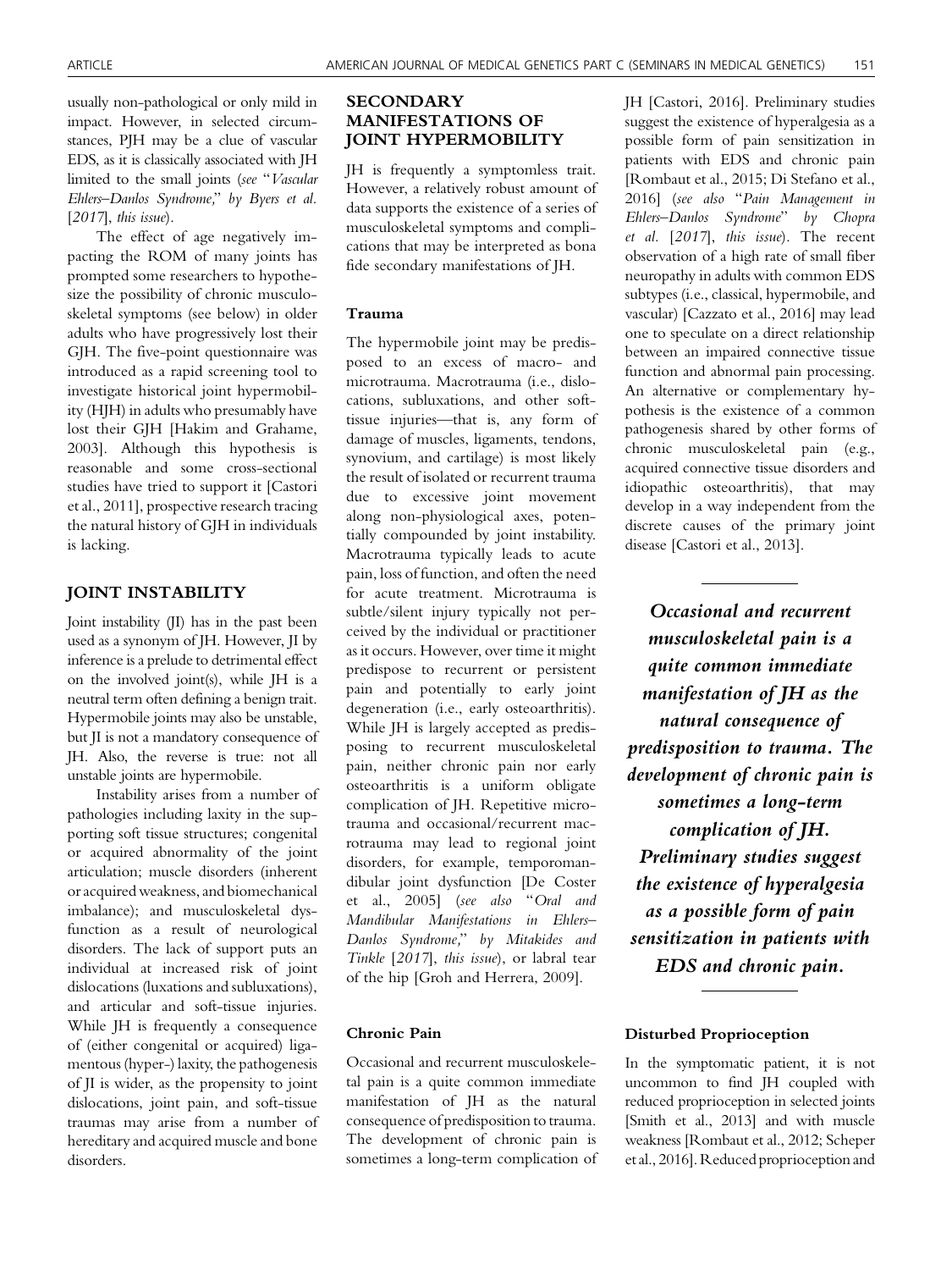muscle strength significantly influence each other and might generate a vicious circle of increasing limitation of activities of daily living in those with EDS. The mechanisms underlying the relationship between reduced/lack of proprioception, weakness, and JH in adults are incompletely understood, but their co-existence should be considered in rehabilitation plans [Scheper et al., 2016].

In other ways, the combination of JH and its neuromuscular attributes may also influence performance in children. Some evidence suggests a significant association between GJH and developmental coordination disorder [Ghibellini et al., 2015], a more inclusive term also comprising developmental dyspraxia. The pathophysiology is unknown but the interplay between poor proprioception and muscle weakness during the development of motor schema may be one mechanism.

### Other Musculoskeletal Traits

Individuals with GJH often present a series of minor musculoskeletal physical traits, which may be the result of the interactions between "softer" musculoskeletal tissues and mechanical forces (e.g., recumbent preferred position, body weight, gravity, lateralization, sport activities) during growth and development. Such traits, commonly encountered in individuals with GJH include: pes planus (of the "flexible" type), valgus deformity of elbows, hindfeet and halluces, scoliosis (not congenital, of mild to moderate degree  $\approx$  >7° using the Bunnel scoliometer [Bunnell, 1993]), accentuated dorsal kyphosis and lumbar lordosis, and deformational plagiocephaly [Tinkle, 2010; Morlino et al., 2016].

Some genetic syndromes that feature GJH are associated with severe reduction in bone mass and the propensity to fractures, and long bone deformities. In these conditions, the pleiotropic effect of the causative gene masks any pathogenic correlation between GJH and a defective bone mass. This may not hold true for milder phenotypes in which GJH associates with a milder reduction of the bone mass and a pleiotropic effect is not

straightforward. In these circumstances, the reduction in bone mass is typically milder, not clearly associated with increased fracture risk, and may be multifactorial [Dolan et al., 2003; Gulbahar et al., 2006] and partly related to the lack of proprioception, muscle weakness, and reduced activity that often characterize GJH independently from the underlying cause.

### PATHOGENESIS AND PLEIOTROPY

As previously emphasized, JH does not always rise to the level of a clinical disorder, as it is often asymptomatic. Practitioners usually recognize JH when it runs in association with additional musculoskeletal manifestations. Those musculoskeletal manifestations are likely due to pathogenic effects of the underlying JH (pathogenesis). Accordingly, patterns of presentation of JH-related musculoskeletal features are highly variable and strongly related to modifier factors (e.g., sex, mechanical forces, lifestyle habits, job, accidents), which are causally independent from JH and may manifest at different ages. Thus, they are not directly due to the underlying cause of the JH, but instead are secondary effects mediated by the JH and other factors.

Accordingly, patterns of presentation of JH-related musculoskeletal features are highly variable and strongly related to modifier factors (e.g., sex, mechanical forces, lifestyle habits, job, accidents), which are causally independent from JH and may manifest at different ages. Thus, they are not directly due to the underlying cause of the JH, but instead are

# secondary effects mediated by the JH and other factors.

In the recent consensus paper on general terminology in Medical Genetics by Hennekam et al. [2013], a (genetic) syndrome is defined as "a pattern of anomalies, at least one of which is morphologic, known or thought to be causally (etiologically) related." Therefore, the term "syndrome" should be used to name multiple features that share the same underlying cause (etiology) rather than a common pathogenesis. Pleiotropy is the biological mechanism underlying genetic syndromes, that is, patterns of anomalies each caused directly by a defective gene simultaneously (and independently) affecting the development/functions of different tissues/organs/structures.

For all these reasons, the presence of JH in combination with secondary musculoskeletal anomalies does not suffice for the delineation of a genetic syndrome. The appellation "syndrome with JH" should be restricted to genetic conditions featuring JH together with the primary involvement of at least a second tissue/structure (e.g., skin involvement in classical EDS and hEDS). Intrafamilial phenotypic variability is a feature of most genetic syndromes. Hence, within the same pedigree, the involvement of the various systems may be not straightforward in all affected individuals. However, an objective JH should be a highly penetrant trait within and between families, as also emphasized in the new criteria for hEDS.

# GENETIC SYNDROMES WITH JOINT HYPERMOBILITY

### Hereditary Disorders of the Soft Connective Tissue

These are well known genetic syndromes featuring JH. In particular, EDS is probably the default diagnosis (or suspected diagnosis) of many patients with multiple manifestations combined with JH (for a full description of the new nosology of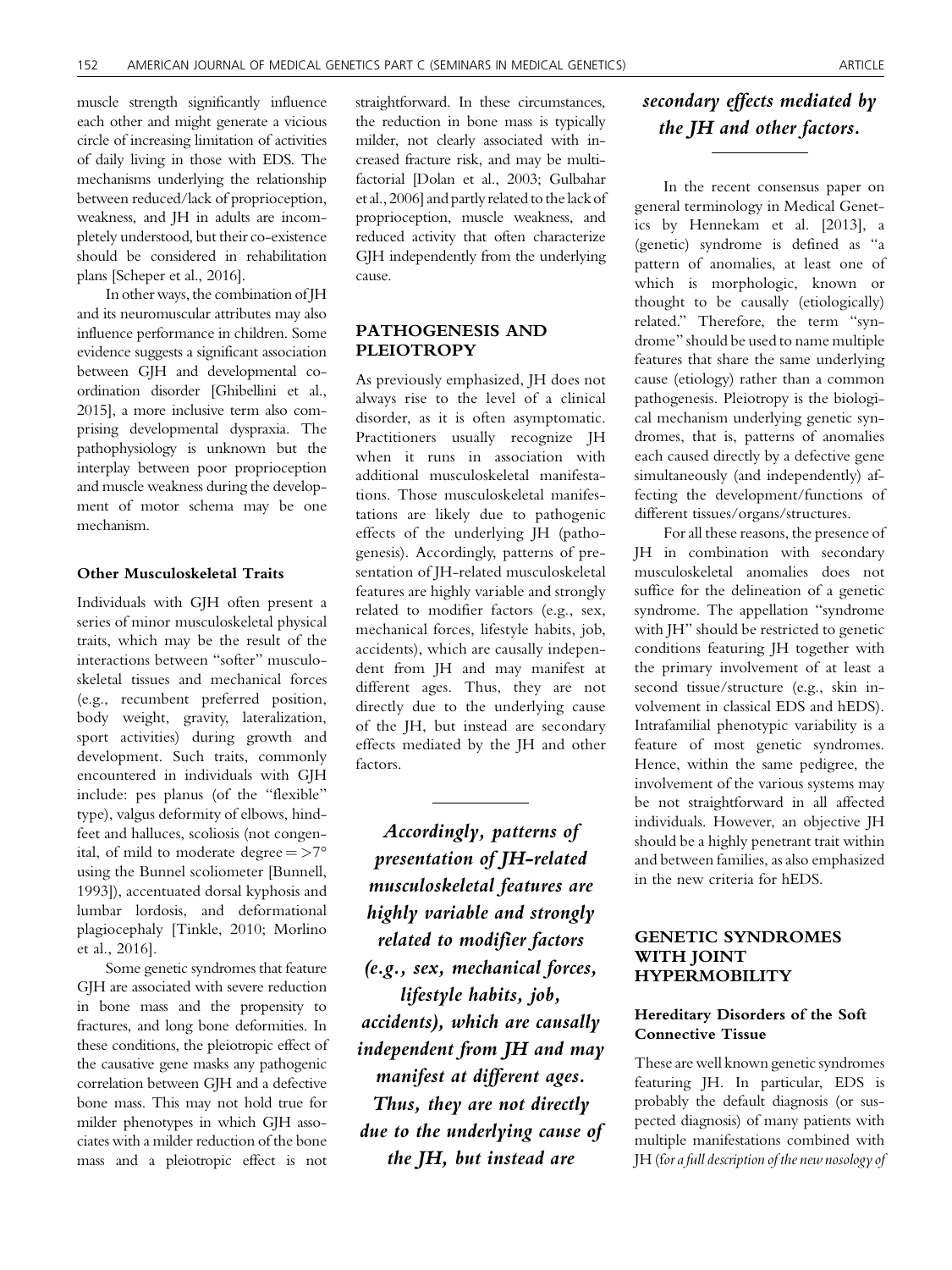EDS, see the Malfait et al. [2017], this issue). Other hereditary disorders of the soft connective tissue with JH as a major feature include Marfan syndrome and related disorders, Loeys–Dietz syndromes, Beals syndrome, arterial tortuosity syndrome, lateral meningocele syndrome, and various hereditary cutis laxa syndromes [Colombi et al., 2015; Mohamed et al., 2015].

### Other Genetic Syndromes

An increasing number of skeletal dysplasias also present with JH and its musculoskeletal consequences, such as joint pain and dislocations [Bonafe et al., 2015]. Examples include Larsen syndrome, Desbuquis syndrome, CST3- and gPAPP-related chondrodyplasias, spondyloepimetaphyseal dysplasia with joint laxity, spondyloepimetaphyseal dysplasia with leptodactyly, diastrophic dysplasia, and trichorhinophalangeal syndromes.

An increasing number of skeletal dysplasias also present with JH and its musculoskeletal consequences, such as joint pain and dislocations. Examples include Larsen syndrome, Desbuquis syndrome, CST3- and gPAPP-related chondrodyplasias, spondyloepimetaphyseal dysplasia with joint laxity, spondyloepimetaphyseal dysplasia with leptodactyly, diastrophic dysplasia, and trichorhinophalangeal syndromes.

recent review pointed out the increasing list of hereditary myopathies which typically show JH and, among them Bethlem myopathy, Ullrich congenital myopathy, COL12A1-related myopathy (or Ehlers–Danlos syndrome/myopathy overlap), SEPN1- and RYR1-related myopathies, MYH7- and TTN-related core myopathies, and limb girdle muscular dystrophy type 2E with joint hyperlaxity and contractures [Donkervoort et al., 2015]. The underlying cause of JH in these conditions is thought to be multifactorial, including the muscle/tendon complex, the joint capsule and other extracellular matrix components [Donkervoort et al., 2015]. JH may also be seen in some forms of mitochondrial myopathy [Sugimoto et al., 2000].

Practice also indicates that some chromosomal and genomic disorders may frequently show JH, a feature that can also impact the overall rehabilitation plan of affected individuals. Down syndrome is a prototype, and in which JH may strongly influence gait performance and may be associated with atlantoaxial instability [Galli et al., 2014; Siemionow and Chou, 2014]. This association extends to other aneuploidies, in particular of the sex chromosomes (47,XXY and 47,XXX), and various microdeletion and microduplication syndromes [e.g., Ciaccio et al., 2016]. However, the impact that JH may have on the management of these conditions remains undetermined, except, perhaps, the link between GJH and coordination troubles commonly observed in children with selected sex chromosome aneuploidies [Tartaglia et al., 2010; Samango-Sprouse et al., 2014].

Finally, JH is also a commonly encountered feature in many multiple congenital anomalies/intellectual disability disorders, such as selected RA-Sopathies (e.g., Noonan, Costello, and cardio–facio–cutaneous syndromes) [Detweiler et al., 2013; Vegunta et al., 2015; Rauen, 2016], Kabuki syndrome [Kawame et al., 1999], and Fragile-X syndrome [Saul and Tarleton, 2012]. The rate and extent of JH in these conditions is probably underestimated due to the relatively small impact that this feature may have on the long-term management of these patients.

#### An Annotation on hEDS

Molecular discoveries have allowed the identification of an increasing number of uncommon, rare, and ultra-rare syndromes with JH. For patients affected by such conditions, molecular testing is usually the ultimate tool for reaching the correct diagnosis. However, for the hypermobile variant of EDS, there is no known genetic marker. One of the major goals of the revised nosology of EDS was to identify a single term, within the EDS nomenclature, for these patients and the term "hypermobile Ehlers–Danlos syndrome (hEDS)" was elected as the preferred one. The identified new set of clinical criteria for the diagnosis is stricter than the Brighton criteria for JHS and the Villefranche nosology for EDS-HT. The rationale supporting these new criteria reflects (i) the need to place more emphasis on the use of the term "syndrome" and in doing so also highlights the pleiotropic nature of the disorder; and (ii) the opportunity to maintain coherence within the EDS nosology according to the original description of the disease.

Many researchers and practitioners with experience on JH and related conditions perceive that the boundaries separating the continuous spectrum of JH-related musculoskeletal manifestations and the true pleiotropic phenotype (i.e., hEDS) are not always straightforward and sometimes arbitrary. While the identification of stricter criteria for hEDS, which more genuinely reflect the original description of the disease, gives more order to the nosology, it leaves out many "non-syndromic" patients who suffer with the various secondary manifestations of JH. These patients do indeed have real medical needs even if they do not meet criteria for hEDS or another syndrome, and there is need for a logical framework of diagnostic terms to adequately describe their manifestations.

### CLASSIFYING JOINT HYPERMOBILITY

We propose that individuals with JH may be classified as follows:

(1) Subjects with asymptomatic, nonsyndromic/isolated LJH, PJH, or

The hereditary myopathies are athird group of genetic conditions which may present with clinically significant JH. A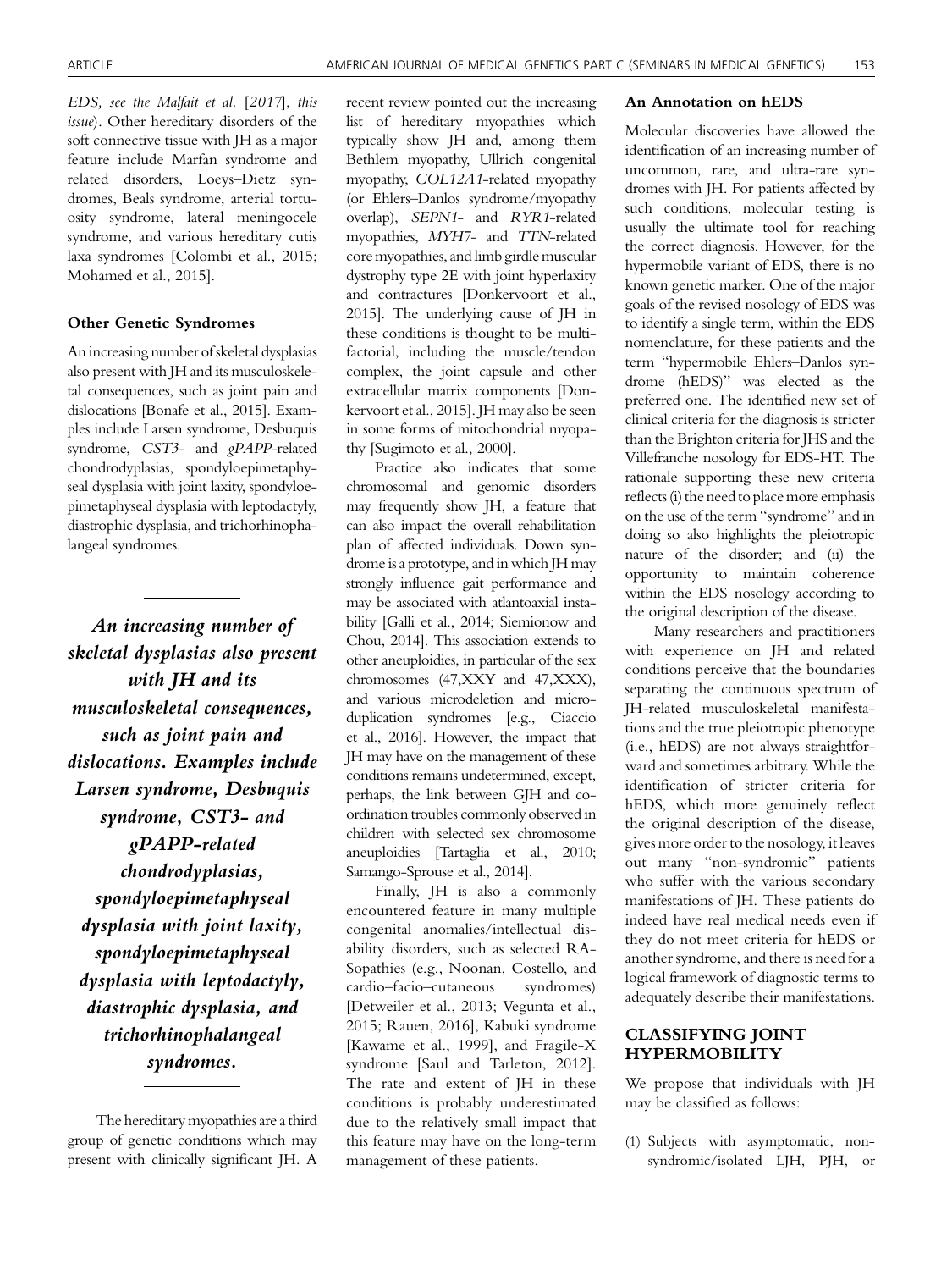GJH. Asymptomatic JH may occur in multiple individuals from the same pedigree (i.e., familial asymptomatic JH) and, theoretically, might also occur as an isolated trait in healthy relatives of patients with a full-blown hEDS.

- (2) Individuals with a well-defined syndrome with JH, also comprising hEDS (i.e., new diagnostic criteria met).
- (3) In individuals with symptomatic JH but not satisfying the criteria/diagnosis for a syndrome, the term hypermobility spectrum disorder(s) (HSDs) is proposed.

# HYPERMOBILITY SPECTRUM DISORDERS

HSDs are a group of clinically relevant conditions related to JH and are intended as descriptive and exclusion diagnoses. They are distinguishable from hEDS and the other syndromes with JH because the phenotypic domains of HSDs are usually limited to the musculoskeletal system. The involvement of the musculoskeletal system is intended as the presence of one or more of the secondary manifestations of JH as reported above (i.e., trauma, pain, degenerative joint and bone disease, neurodevelopmental manifestations, orthopedic traits) (Fig. 1). In these patients' category, a limited extension to other organs and tissues, particularly in form of JH-related co-morbidities (see below), is possible, but the overall clinical picture does not fit the criteria for one of the various EDS types. Therefore, HSDs are mostly intended as alternative labels for patients with symptomatic JH who do not have any rare type of EDS and do not meet the criteria for hEDS in terms of severity/pattern of musculoskeletal involvement and/or due to the absence of the other necessary criteria (as reported in the new EDS nosology—this issue). In many circumstances, the HSDs will become the updated diagnosis for all those individuals who met the previous criteria for EDS-HT or JHS but do not match the new hEDS criteria. However, HSDs are not limited solely to substituting the "old" Brighton criteria, that should not yet be considered for modern

patients' classification. HSDs are also intended to identify discrete subtypes filling the full gap between asymptomatic JH and hEDS.

There might be a scenario where the diagnosis of HSD is given to an individual with a family history of hEDS (i.e., relatives with an independent diagnosis of hEDS). Such a presentation might suggest the same underlying genetic trait with variable expression. However, from a classification perspective, the diagnosis of hEDS is established by the presence of a positive Beighton score (i.e., GJH) plus two or more among musculoskeletal criteria, systemic involvement, and positive family history (as specifically defined in the new nosology). Hence, the addition of a family history alone should not be sufficient to change a diagnosis from HSD to hEDS according to the new criteria. One recognizes this in other areas of musculoskeletal medicine where the same principle applies. For example, there may be a family history of rheumatoid arthritis (RA) (as defined by accepted international criteria), but the individual presents with some clinical features to suggest an autoimmune rheumatic disease but has insufficient clinical and biological markers to define RA. The term "sero-negative inflammatory arthropathy" might apply. This individual would be managed on the basis of their presenting complaint and followed to determine whether their condition changed in any way that might then lead to a diagnosis of RA. HSD should be considered in the same way, including the possibility of clinical evolution and transition to another diagnosis (e.g., hEDS).

Although HSDs share JH with the other conditions and, in particular with EDS, at present it is premature to a priori define HSDs as Mendelian disorders of the soft connective tissue. In fact, their molecular basis remains unknown and they may occur sporadically, may segregate within families as Mendelian traits (dominant, recessive or X-linked) or they may aggregate in families as multifactorial or polygenic traits. In selected cases and, particularly, in some children and in individuals

from families with other relatives with a previous diagnosis of hEDS (according to the new criteria), a "relaxed" follow-up in clinical genetics services may be scheduled due to a potential future revision of the diagnosis to hEDS or potentially another JHrelated syndrome.

In line with the previously delineated types of JH, four different HSDs may be identified:

- (1) Generalized (joint) HSD (G-HSD): GJH objectively assessed (e.g., by the Beighton score) plus one or more secondary musculoskeletal manifestations as previously identified. In these patients, the pattern and severity of the involvement of the musculoskeletal system should be carefully assessed in order to explore the possibility of a full-blown hEDS. In this category usually fall most patients with GJH and additional musculoskeletal manifestations but do not meet the full diagnostic criteria for hEDS.
- (2) Peripheral (joint) HSD (P-HSD): JH limited to hands and feet plus one or more secondary musculoskeletal manifestations as previously identified.
- (3) Localized (joint) HSD (L-HSD): JH at single joints or group of joints plus one or more secondary musculoskeletal manifestations regionally related to the hypermobile joint(s).
- (4) Historical (joint) HSD (H-HSD): selfreported (historical) GJH (e.g., by the five-point questionnaire) with negative Beighton score plus one or more secondary musculoskeletal manifestations as previously identified; in these cases, physical examination aimed at excluding the alternative diagnoses of G-HSD, P-HSD, and L-HSD as well as other rheumatologic conditions is mandatory.

The literature is full of case-control studies showing a significant association between GJH (usually assessed by the Beighton score) and specific extra-articular disorders. To date, the strongest associations are with anxiety disorders [Sinibaldi et al., 2015], orthostatic tachycardia [Mathias et al., 2011], a variety of functional gastrointestinal disorders [Zarate et al., 2010], and pelvic and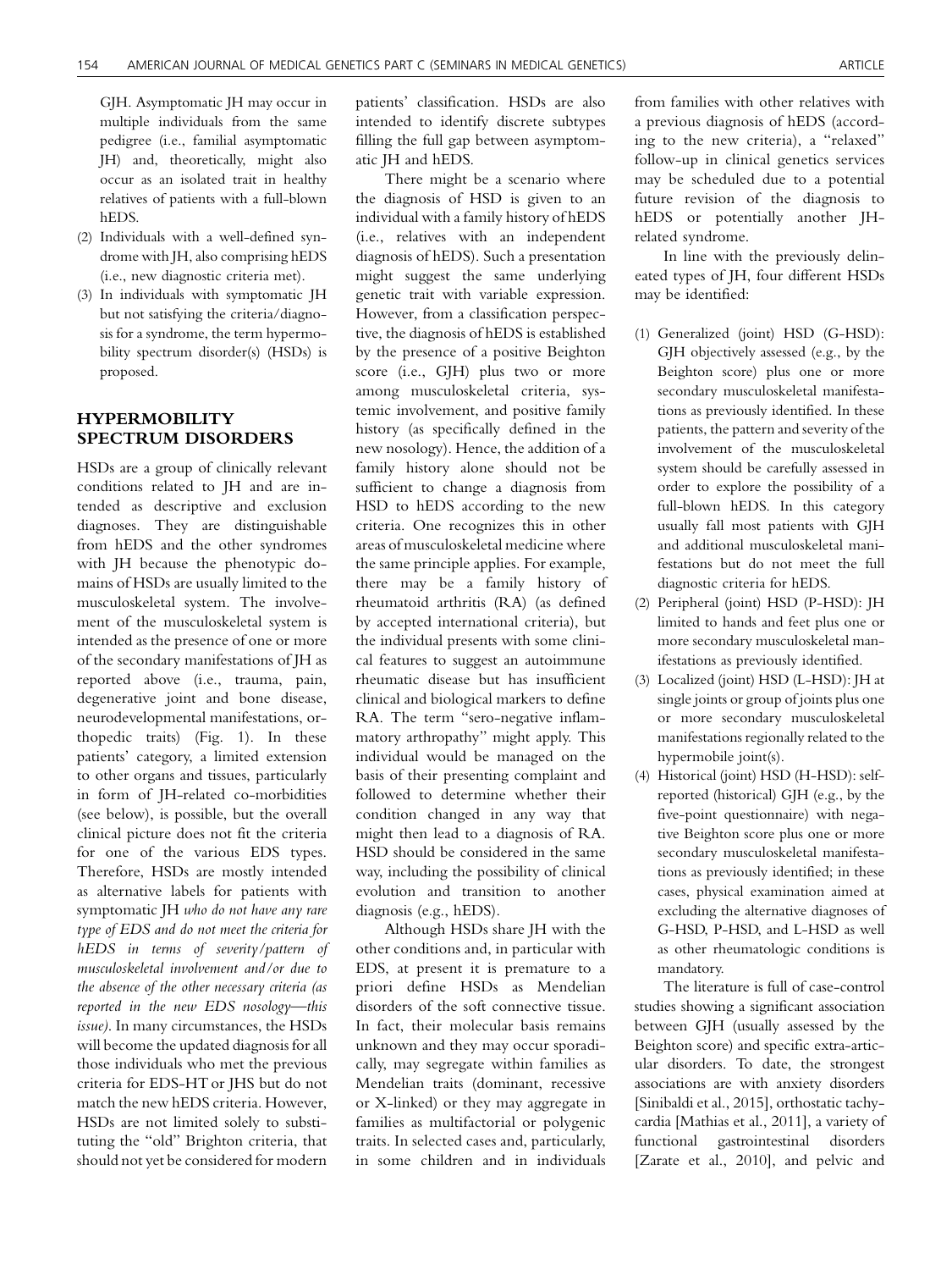bladder dysfunction [de Kort et al., 2003; Veit-Rubin et al., 2016]. These associations are often real (i.e., easily confirmed by clinical practice) and clinically relevant as these additional manifestations may be commonly encountered in conditions with JH, in particular hEDS, and might impact seriously on the quality of life and management of affected individuals. Hence, their prompt recognition is useful and the concurrence with GJH should be emphasized also for therapeutic issues (see the many additional papers in this issue).

The literature is full of casecontrol studies showing a significant association between GJH (usually assessed by the Beighton score) and specific extra-articular disorders. To date, the strongest associations

are with anxiety disorders, orthostatic tachycardia, a variety of functional gastrointestinal disorders, and pelvic and bladder dysfunction.

However, at the moment, it does not seem prudent to consider the combination of GJH and anxiety (or any other strongly associated extra-articular disorders) a syndrome per se, at least from the Medical Genetics perspective. In fact, these satellite manifestations may complicate a variety of phenotypes, including isolated JH, syndromes with JH and HSDs, and the burden may be strongly influenced by acquired factors (e.g., psychological distress). According to such an assumption, it is too premature to consider such manifestations primary (i.e., pleiotropic) clinical expressions of the underlying etiological factor (i.e.,

genetic mutation). Therefore, these complications, when encountered in patients belonging to one of the above-mentioned categories of JH, should be defined as JHrelated co-morbidities. The concurrence of JH and one or more of its comorbidities does not exclude an accurate differential diagnosis for the other causes underlying such co-morbidities. From this perspective, the presence of one or more JH-related co-morbidities aggravates the overall phenotype and usually indicates the need of a multidisciplinary therapeutic approach. Whether the development of chronic pain is a late consequence of JH or rather it should be considered a JH-related co-morbidity is still a matter of debate and further research is needed to clarify this point.

### THE SPECTRUM

While Mendelian syndromes with JH can be clearly separated by molecular testing from the other JH-related phenotypes, this is not the case for asymptomatic JH,

| TABLE I. Phenotypes Belonging to "the spectrum" |                       |                                |                                                                                                                     |
|-------------------------------------------------|-----------------------|--------------------------------|---------------------------------------------------------------------------------------------------------------------|
| Phenotype                                       | Beighton<br>score     | Musculoskeletal<br>involvement | <b>Notes</b>                                                                                                        |
| Asymptomatic<br>GJH                             | Positive              | Absent                         |                                                                                                                     |
| Asymptomatic                                    | Usually               | Absent                         |                                                                                                                     |
| PJH                                             | negative <sup>a</sup> |                                |                                                                                                                     |
| Asymptomatic                                    | Negative <sup>b</sup> | Absent                         |                                                                                                                     |
| LJH                                             |                       |                                |                                                                                                                     |
| G-HSD                                           | Positive              | Present                        |                                                                                                                     |
| P-HSD                                           | Usually               | Present                        |                                                                                                                     |
|                                                 | negative <sup>a</sup> |                                |                                                                                                                     |
| L-HSD                                           | Negative <sup>b</sup> | Present                        |                                                                                                                     |
| H-HSD                                           | Negative              | Present                        | Historical presence of joint hypermobility (e.g., positive 5-point questionnaire)                                   |
| hEDS                                            | Positive <sup>c</sup> | Possible                       | Plus positive family history (first-degree relatives) and/or specific systemic<br>manifestations (see new criteria) |

GHD, generalized hypermobility disorder; G-HSD, generalized hypermobility spectrum disorder; hEDS, hypermobile Ehlers–Danlos syndrome; L-HSD, localized hypermobility spectrum disorder; LJH, localized joint hypermobility; P-HSD, peripheral hypermobility spectrum disorder; PJH, peripheral joint hypermobility.

All these phenotypes request accurate exclusion of the other acquired and hereditary, partially overlapping disorders.

<sup>a</sup>Peripheral joint hypermobility is typically limited to hands and/or feet; Beighton score is usually negative.

<sup>b</sup>Localized joint hypermobility is limited to single joints or body parts; Beighton score is negative.

<sup>c</sup>See the new criteria for the operational definition of "generalized joint hypermobility" as mandatory feature/criterion of hypermobile Ehlers–Danlos syndrome.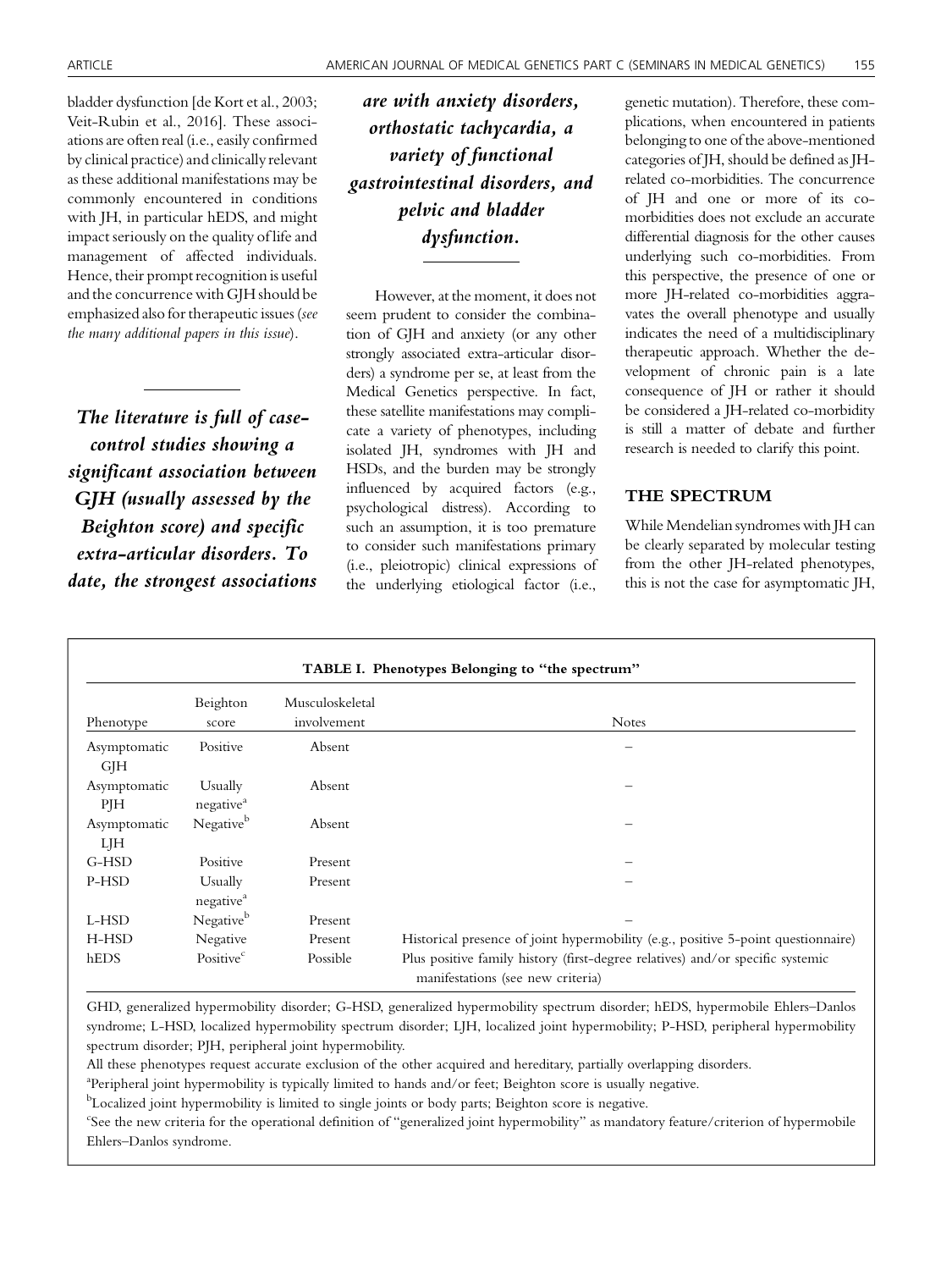hEDS, and HSDs. In fact, their clinical manifestations are variable, but largely overlapping, as seen in extended pedigree study and the identification of family members belonging to all three phenotypes with variable degree of disability.

Therefore, from a clinical perspective, asymptomatic JH, HSDs, and hEDS can be brought back to a single continuous spectrum ranging from isolated JH to full-blown hEDS passing through the various HSDs. The nosologic distinction among them is summarized in Table I. The existence of this spectrum is the rationale supporting the dynamic nature of such a classification and the possibility of phenotype transition due to the changing pattern of JH-associated manifestations. The follow-up of these patients may be relevant also for diagnostic accuracy, especially for patients at risk of developing a phenotype consistent with the new criteria for hEDS, but also for those with HSD whose musculoskeletal conditions are resolved by treatment and who therefore in effect revert to having asymptomatic JH.

The new terminology within this spectrum updates and substitutes all previous terms used to define patients with JH but without a molecularly proved syndromic condition. Among these terms there are: Ehlers–Danlos syndrome type III, Ehlers–Danlos syndrome hypermobility type, hypermobility syndrome, joint hypermobility syndrome, and benign joint hypermobility syndrome. All these names are considered outdated and their use should be discouraged.

## CONCLUSIONS AND FUTURE PERSPECTIVES

Putting order to the field of JH is challenging and much more work is needed for reaching a full picture of what JH represents for human health and disease. The nosologic restyling of JH and related conditions is summarized in Figure 2. It is not intended as a rigid guideline for medical and non-medical professionals, but as an updated framework structured on a wider perspective and on the most recently available data for nurturing more clinical and basic research. Dissecting the molecular basis of hEDS, HSDs, and

isolated JH could be one of the future goals of the scientific community, especially in the fields of Human and Medical Genetics. This knowledge will surely ease patients' classification and prognostication, and, perhaps, will better rationalize medical and economic resources. At the same time, exploring the pathogenetic links connecting JH and its secondary musculoskeletal manifestations, as well as the mechanisms underlying the JH-related comorbidities is the greatest challenge for the various disciplines involved in the daily management of patients with JH.

Dissecting the molecular basis of hEDS, HSDs, and isolated JH could be one of the future goals of the scientific community, especially in the fields of Human and Medical Genetics. This knowledge will surely ease patients' classification and prognostication, and, perhaps, will better rationalize medical and economic resources.

### ACKNOWLEDGMENTS

The authors would acknowledge Christina Schwarting, as patients' representative, for her inputs and supports during the writing of this manuscript.

### REFERENCES

- Beighton P, de Paepe A, Danks D, Finidori G, Gedde-Dahl T, Goodman R, Hall JG, Hollister DW, Horton W, McKusick VA, Opitz JM, Pope FM, Pyeritz RE, Rimoin DL, Sillence D, Spranger JW, Thompson E, Tsipouras D, Viljoen D, Winship I, Young I, Reynolds JF. 1988. International Nosology of Heritable Disorders of Connective Tissue, Berlin, 1986. Am J Med Genet 29:581–594.
- Beighton P, Solomon L, Soskolne CL. 1973. Articular mobility in an African population. Ann Rheum Dis 32:413–418.
- Bonafe L, Cormier-Daire V, Hall C, Lachman R, Mortier G, Mundlos S, Nishimura G,

Sangiorgi L, Savarirayan R, Sillence D, Spranger J, Superti-Furga A, Warman M, Unger S. 2015. Nosology and classification of genetic skeletal disorders: 2015 revision. Am J Med Genet Part A 167A:2869–2892.

- Bunnell WP. 1993. Outcome of spinal screening. Spine (Phila Pa 1976) 18:1572–1580.
- Byers P, Belmont J, Black J, De Backer J, Frank M, Jeunemaitre X, Johnson D, Pepin M, Robert L, Sanders L, Wheeldon N. 2017. Diagnosis, natural history, and management in vascular Ehlers Danlos syndrome. Am J Med Genet Part C Semin Med Genet (in press).
- Castori M, Dordoni C, Valiante M, Sperduti I, Ritelli M, Morlino S, Chiarelli N, Celletti C, Venturini M, Camerota F, Calzavara-Pinton P, Grammatico P, Colombi M. 2014. Nosology and inheritance pattern(s) of joint hypermobility syndrome and Ehlers–Danlos syndrome, hypermobility type: A study of intrafamilial and interfamilial variability in 23 Italian pedigrees. Am J Med Genet Part A 164A:3010–3020.
- Castori M, Morlino S, Celletti C, Ghibellini G, Bruschini M, Grammatico P, Blundo C, Camerota F. 2013. Re-writing the natural history of pain and related symptoms in the joint hypermobility syndrome/Ehlers–Danlos syndrome, hypermobility type. Am J Med Genet Part A 161A:2989–3004.
- Castori M, Sperduti I, Celletti C, Camerota F, Grammatico P. 2011. Symptom and joint mobility progression in the joint hypermobility syndrome (Ehlers–Danlos syndrome, hypermobility type). Clin Exp Rheumatol 29:998–1005.
- Castori M. 2016. Pain in Ehlers–Danlos syndromes: Manifestations, therapeutic strategies and future perspectives. Expert Opin Orphan Drugs 4:1145–1158.
- Cazzato D, Castori M, Lombardi R, Caravello F, Dalla Bella E, Petrucci A, Grammatico P, Dordoni C, Colombi M, Lauria G. 2016. Small fiber neuropathy is a common feature of Ehlers– Danlos Syndromes. Neurology 87:155–159.
- Chopra P, Hamonet C, Brock I, Gompel A, Bulbena A, Francomano C. 2017. Pain management in Ehlers Danlos syndrome. Am J Med Genet Part C Semin Med Genet (in press).
- Ciaccio C, Dordoni C, Ritelli M, Colombi M. 2016. Koolen-de Vries syndrome: Clinical report of an adult and literature review. Cytogenet Genome Res 150:40–45.
- Colombi M, Dordoni C, Chiarelli N, Ritelli M. 2015. Differential diagnosis and diagnostic flow chart of joint hypermobility syndrome/ Ehlers–Danlos syndrome hypermobility type compared to other heritable connective tissue disorders. Am J Med Genet C Semin Med Genet Part C 169C:6–22.
- De Coster PJ, Van den Berghe LI, Martens LC. 2005. Generalized joint hypermobility and temporomandibular disorders: Inherited connective tissue disease as a model with maximum expression. J Orofac Pain 19:47–57.
- de Kort LM, Verhulst JA, Engelbert RH, Uiterwaal CS, de Jong TP. 2003. Lower urinary tract dysfunction in children with generalized hypermobility of joints. J Urol 170: 1971–1974.
- Detweiler S, Thacker MM, Hopkins E, Conway L, Gripp KW. 2013. Orthopedic manifestations